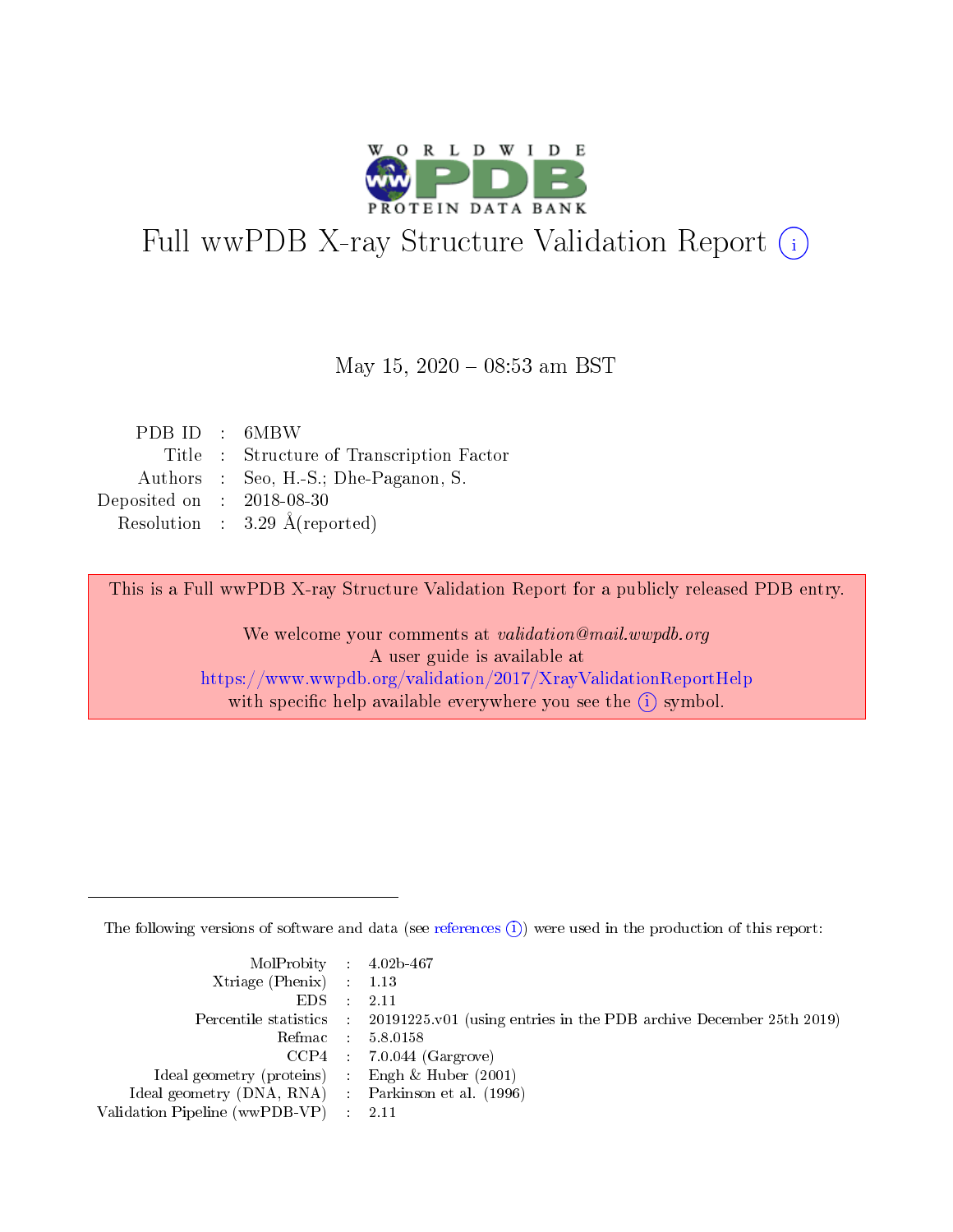# 1 [O](https://www.wwpdb.org/validation/2017/XrayValidationReportHelp#overall_quality)verall quality at a glance  $(i)$

The following experimental techniques were used to determine the structure: X-RAY DIFFRACTION

The reported resolution of this entry is 3.29 Å.

Percentile scores (ranging between 0-100) for global validation metrics of the entry are shown in the following graphic. The table shows the number of entries on which the scores are based.



| Metric                | Whole archive<br>$(\#\text{Entries})$ | Similar resolution<br>$(\#\text{Entries},\, \text{resolution}\; \text{range}(\textup{\AA}))$ |  |
|-----------------------|---------------------------------------|----------------------------------------------------------------------------------------------|--|
| $R_{free}$            | 130704                                | $1149(3.\overline{34-3.26})$                                                                 |  |
| Clashscore            | 141614                                | $1205(3.34-3.26)$                                                                            |  |
| Ramachandran outliers | 138981                                | $1183(3.34-3.26)$                                                                            |  |
| Sidechain outliers    | 138945                                | $1182(3.34-3.26)$                                                                            |  |
| RSRZ outliers         | 127900                                | $1115(3.34-3.26)$                                                                            |  |

The table below summarises the geometric issues observed across the polymeric chains and their fit to the electron density. The red, orange, yellow and green segments on the lower bar indicate the fraction of residues that contain outliers for  $>=3, 2, 1$  and 0 types of geometric quality criteria respectively. A grey segment represents the fraction of residues that are not modelled. The numeric value for each fraction is indicated below the corresponding segment, with a dot representing fractions  $\epsilon=5\%$  The upper red bar (where present) indicates the fraction of residues that have poor fit to the electron density. The numeric value is given above the bar.

| Mol | ${\bf Chain \mid Length}$ | Quality of chain |     |    |
|-----|---------------------------|------------------|-----|----|
|     | ドワク                       | 2%<br>71%        | 19% | 8% |
|     | ∽⇔ດ                       | $\%$<br>72%      | 19% | 9% |

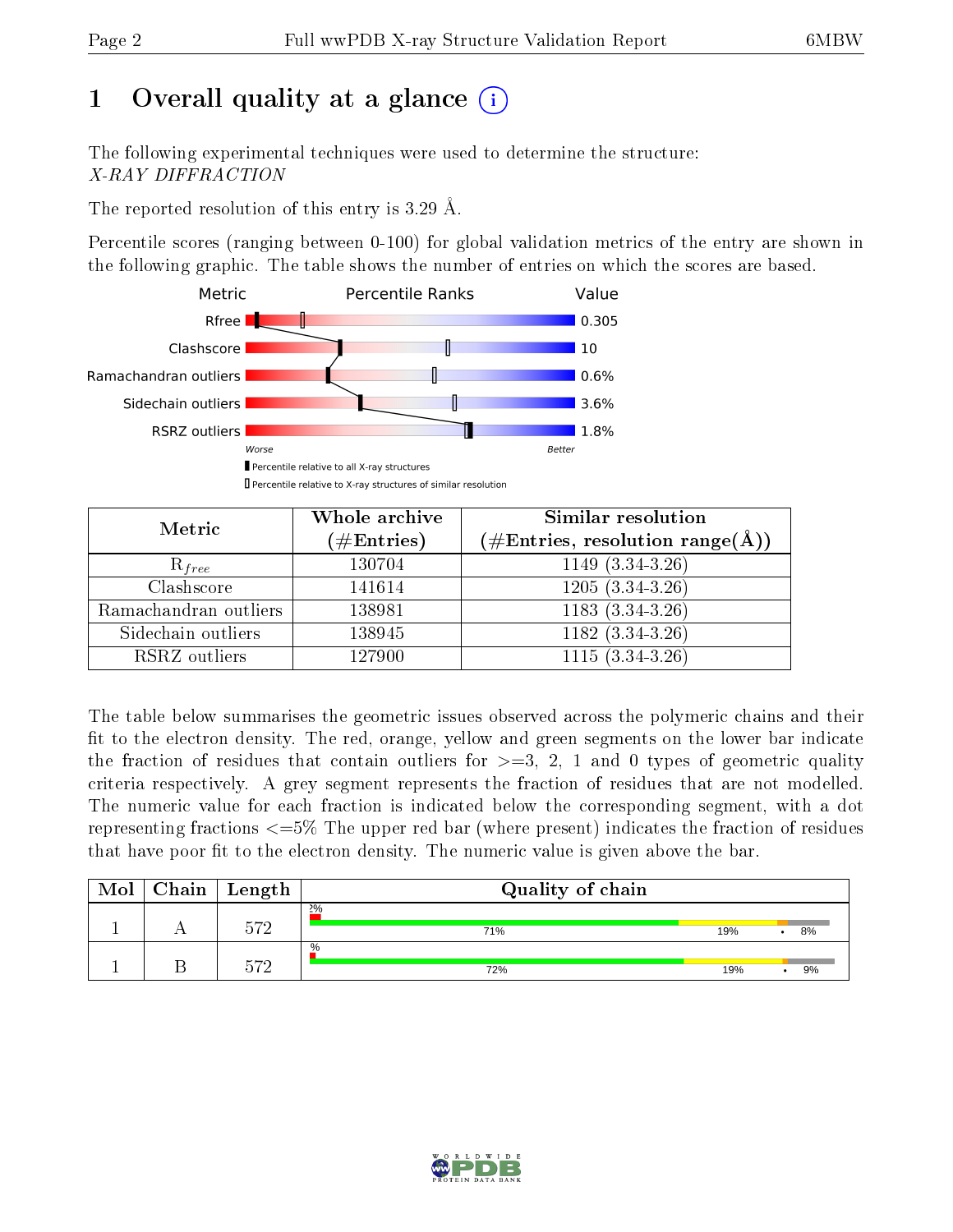# 2 Entry composition (i)

There are 2 unique types of molecules in this entry. The entry contains 7680 atoms, of which 0 are hydrogens and 0 are deuteriums.

In the tables below, the ZeroOcc column contains the number of atoms modelled with zero occupancy, the AltConf column contains the number of residues with at least one atom in alternate conformation and the Trace column contains the number of residues modelled with at most 2 atoms.

Molecule 1 is a protein called Signal transducer and activator of transcription 5B.

| Mol | Chain   Residues | Atoms         |      |     |         | $ZeroOcc \mid AltConf \mid Trace$ |  |  |
|-----|------------------|---------------|------|-----|---------|-----------------------------------|--|--|
|     | 524              | Total<br>3789 | 2409 |     | 645 725 | -10                               |  |  |
|     | 523              | Total<br>3888 | 2495 | 663 | -719    |                                   |  |  |

| Chain | Residue | Modelled   | Actual | Comment        | Reference         |
|-------|---------|------------|--------|----------------|-------------------|
| А     | 132     | <b>SER</b> |        | expression tag | <b>UNP P51692</b> |
| А     | 133     | <b>THR</b> |        | expression tag | <b>UNP P51692</b> |
| А     | 134     | <b>GLY</b> |        | expression tag | <b>UNP P51692</b> |
| А     | 135     | <b>SER</b> |        | expression tag | <b>UNP P51692</b> |
| В     | 132     | <b>SER</b> |        | expression tag | <b>UNP P51692</b> |
| В     | 133     | <b>THR</b> |        | expression tag | <b>UNP P51692</b> |
| В     | 134     | <b>GLY</b> |        | expression tag | <b>UNP P51692</b> |
| В     | 135     | <b>SER</b> |        | expression tag | UNP P51692        |

• Molecule 2 is water.

|  | $\overline{\text{Mol}}$ Chain   Residues | <b>Atoms</b> | $ZeroOcc$   AltConf |  |
|--|------------------------------------------|--------------|---------------------|--|
|  |                                          | $\rm Total$  |                     |  |

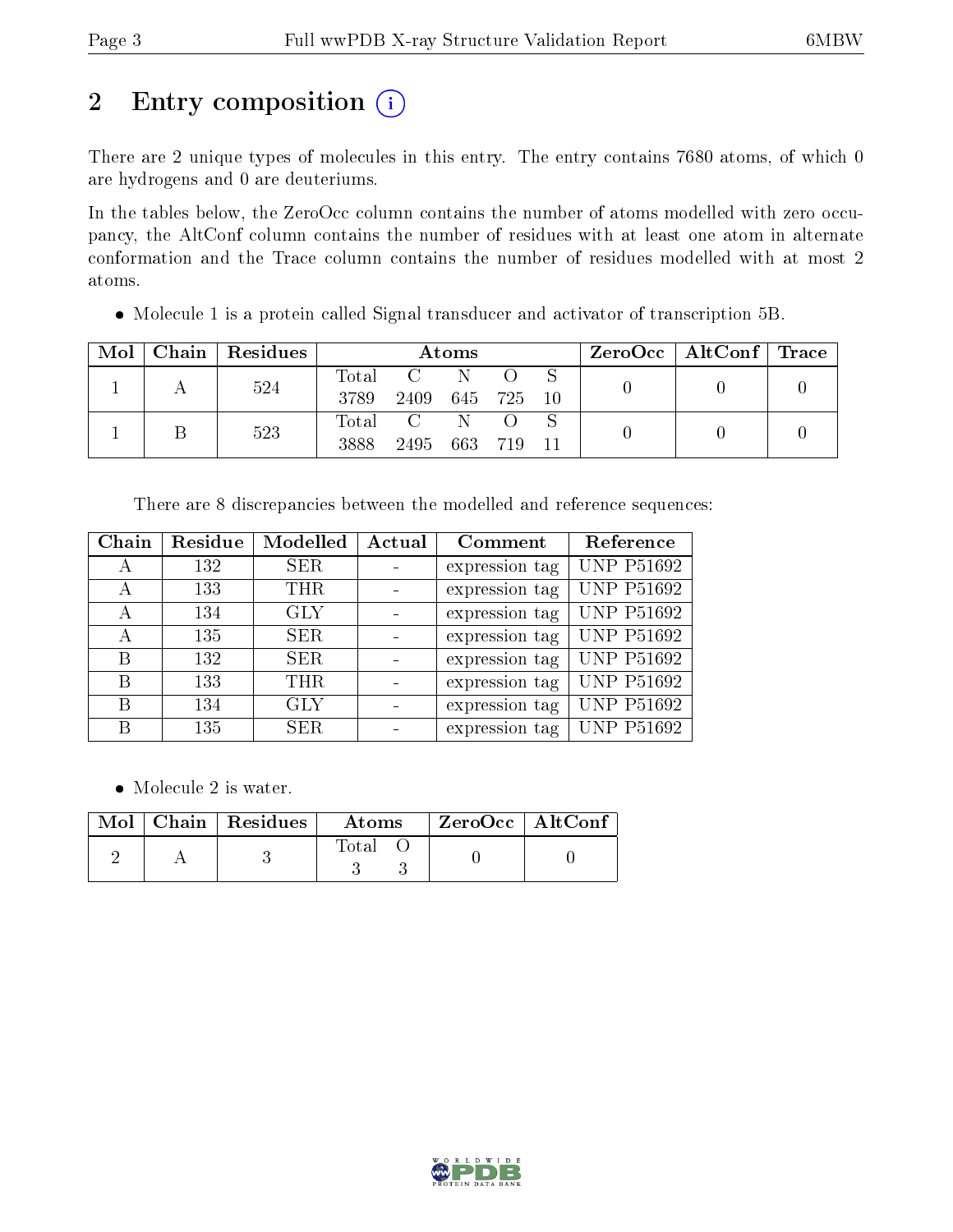# 3 Residue-property plots  $(i)$

These plots are drawn for all protein, RNA and DNA chains in the entry. The first graphic for a chain summarises the proportions of the various outlier classes displayed in the second graphic. The second graphic shows the sequence view annotated by issues in geometry and electron density. Residues are color-coded according to the number of geometric quality criteria for which they contain at least one outlier: green  $= 0$ , yellow  $= 1$ , orange  $= 2$  and red  $= 3$  or more. A red dot above a residue indicates a poor fit to the electron density (RSRZ  $> 2$ ). Stretches of 2 or more consecutive residues without any outlier are shown as a green connector. Residues present in the sample, but not in the model, are shown in grey.



• Molecule 1: Signal transducer and activator of transcription 5B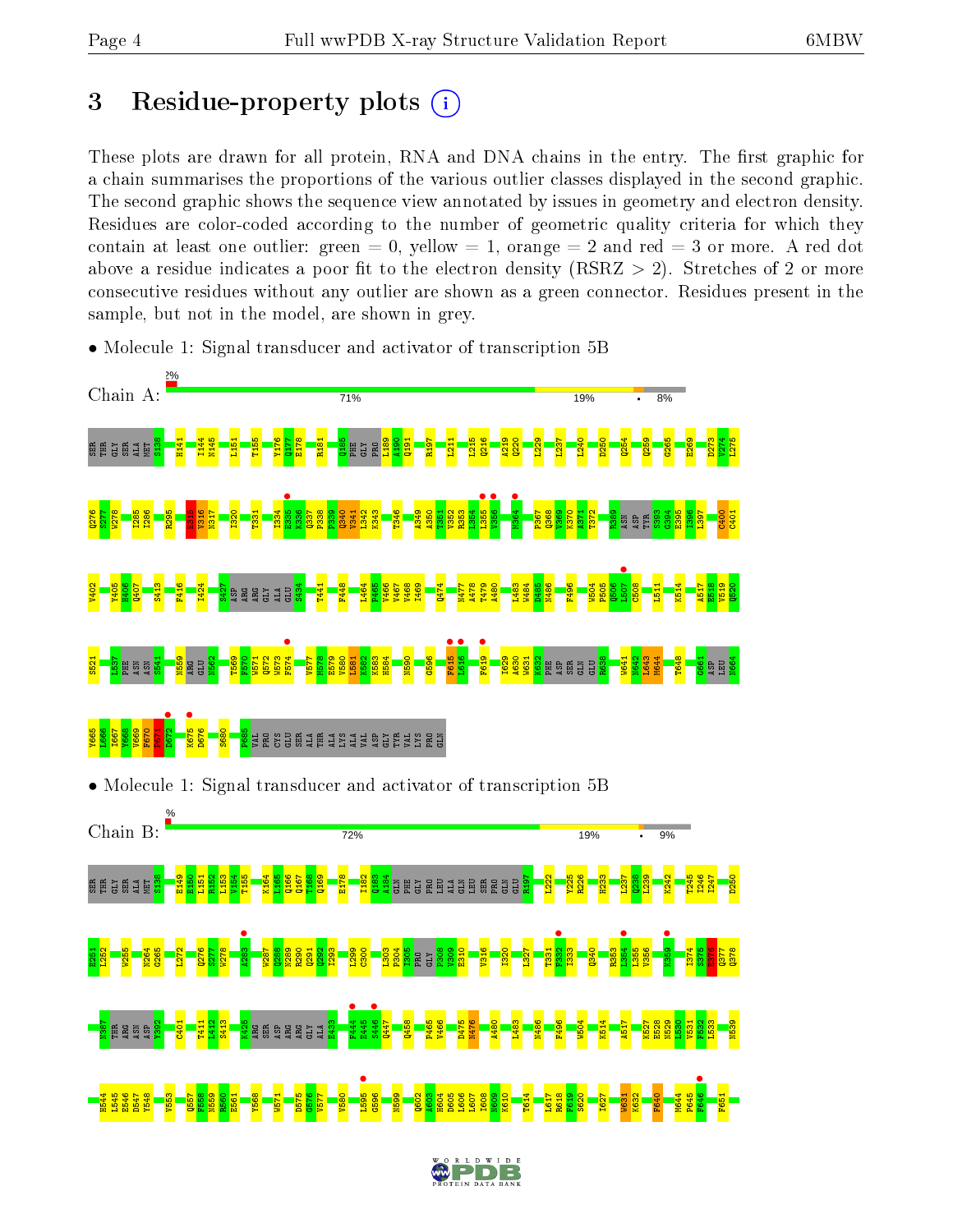

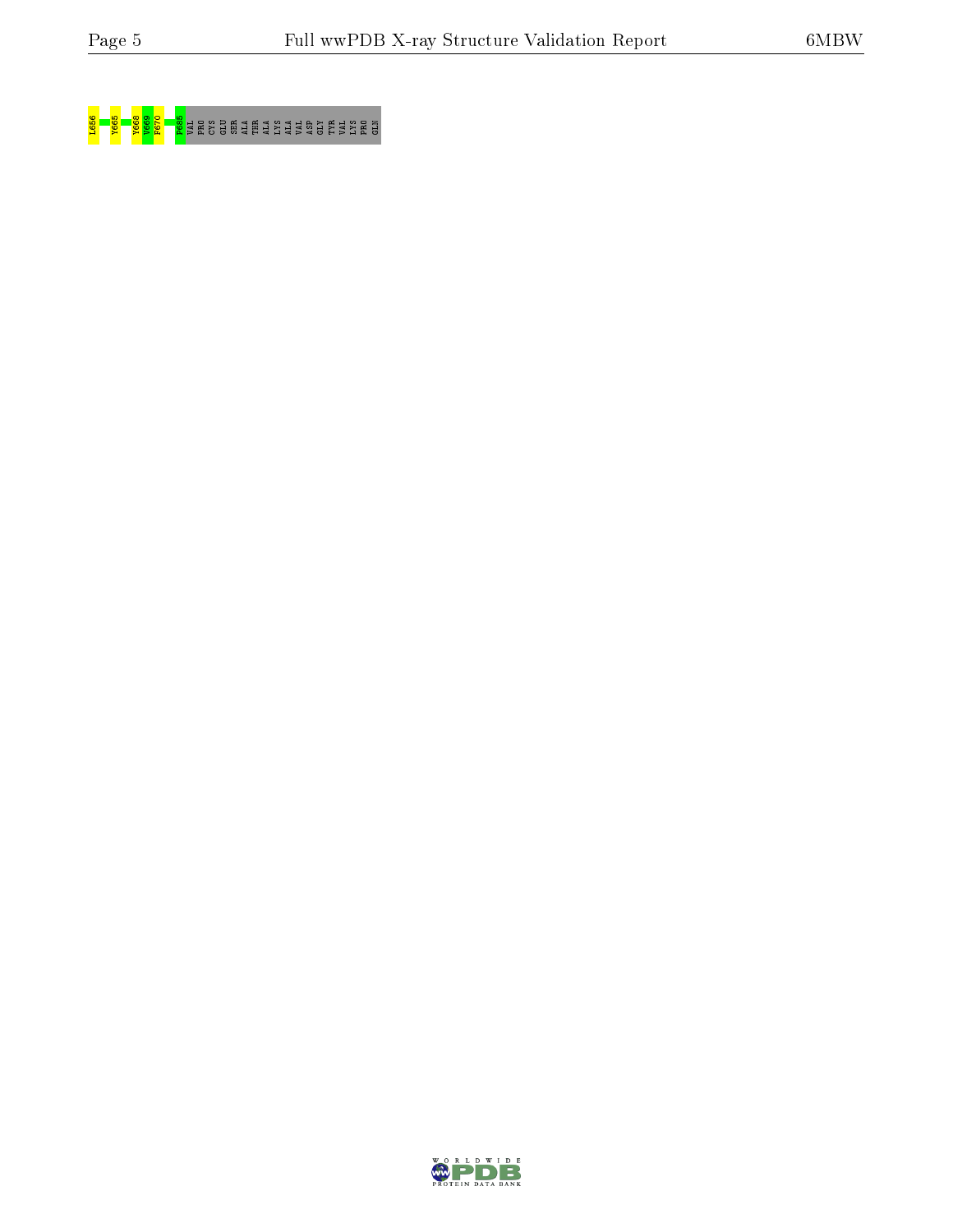# 4 Data and refinement statistics  $(i)$

| Property                                                   | <b>Value</b>                                       | Source     |
|------------------------------------------------------------|----------------------------------------------------|------------|
| Space group                                                | P 21 21 2                                          | Depositor  |
| Cell constants                                             | $138.62\text{\AA}$<br>$76.50\text{\AA}$<br>134.60Å |            |
| a, b, c, $\alpha$ , $\beta$ , $\gamma$                     | $90.00^\circ$<br>$90.00^\circ$<br>$90.00^\circ$    | Depositor  |
| Resolution $(A)$                                           | 96.57<br>$-3.29$                                   | Depositor  |
|                                                            | 96.57<br>$-3.29$                                   | <b>EDS</b> |
| % Data completeness                                        | 98.1 (96.57-3.29)                                  | Depositor  |
| (in resolution range)                                      | 98.2 (96.57-3.29)                                  | <b>EDS</b> |
| $R_{merge}$                                                | 0.09                                               | Depositor  |
| $\mathrm{R}_{sym}$                                         | (Not available)                                    | Depositor  |
| $\sqrt{I/\sigma}(I) > 1$                                   | 1.83 (at $3.26\text{\AA}$ )                        | Xtriage    |
| Refinement program                                         | PHENIX (1.14 3260: ???)                            | Depositor  |
|                                                            | $0.266$ , $0.\overline{305}$                       | Depositor  |
| $R, R_{free}$                                              | 0.266<br>0.305                                     | DCC        |
| $R_{free}$ test set                                        | 1150 reflections $(5.23\%)$                        | wwPDB-VP   |
| Wilson B-factor $(A^2)$                                    | 113.3                                              | Xtriage    |
| Anisotropy                                                 | 0.519                                              | Xtriage    |
| Bulk solvent $k_{sol}$ (e/Å <sup>3</sup> ), $B_{sol}(A^2)$ | 0.29, 84.0                                         | <b>EDS</b> |
| $\overline{L-test for}$ twinning <sup>2</sup>              | $< L >$ = 0.49, $< L2$ = 0.33                      | Xtriage    |
| Estimated twinning fraction                                | $0.000$ for k,h,-l                                 | Xtriage    |
| $F_o, F_c$ correlation                                     | 0.91                                               | <b>EDS</b> |
| Total number of atoms                                      | 7680                                               | wwPDB-VP   |
| Average B, all atoms $(A^2)$                               | 109.0                                              | wwPDB-VP   |

Xtriage's analysis on translational NCS is as follows: The largest off-origin peak in the Patterson function is  $3.28\%$  of the height of the origin peak. No significant pseudotranslation is detected.

<sup>&</sup>lt;sup>2</sup>Theoretical values of  $\langle |L| \rangle$ ,  $\langle L^2 \rangle$  for acentric reflections are 0.5, 0.333 respectively for untwinned datasets, and 0.375, 0.2 for perfectly twinned datasets.



<span id="page-5-1"></span><span id="page-5-0"></span><sup>1</sup> Intensities estimated from amplitudes.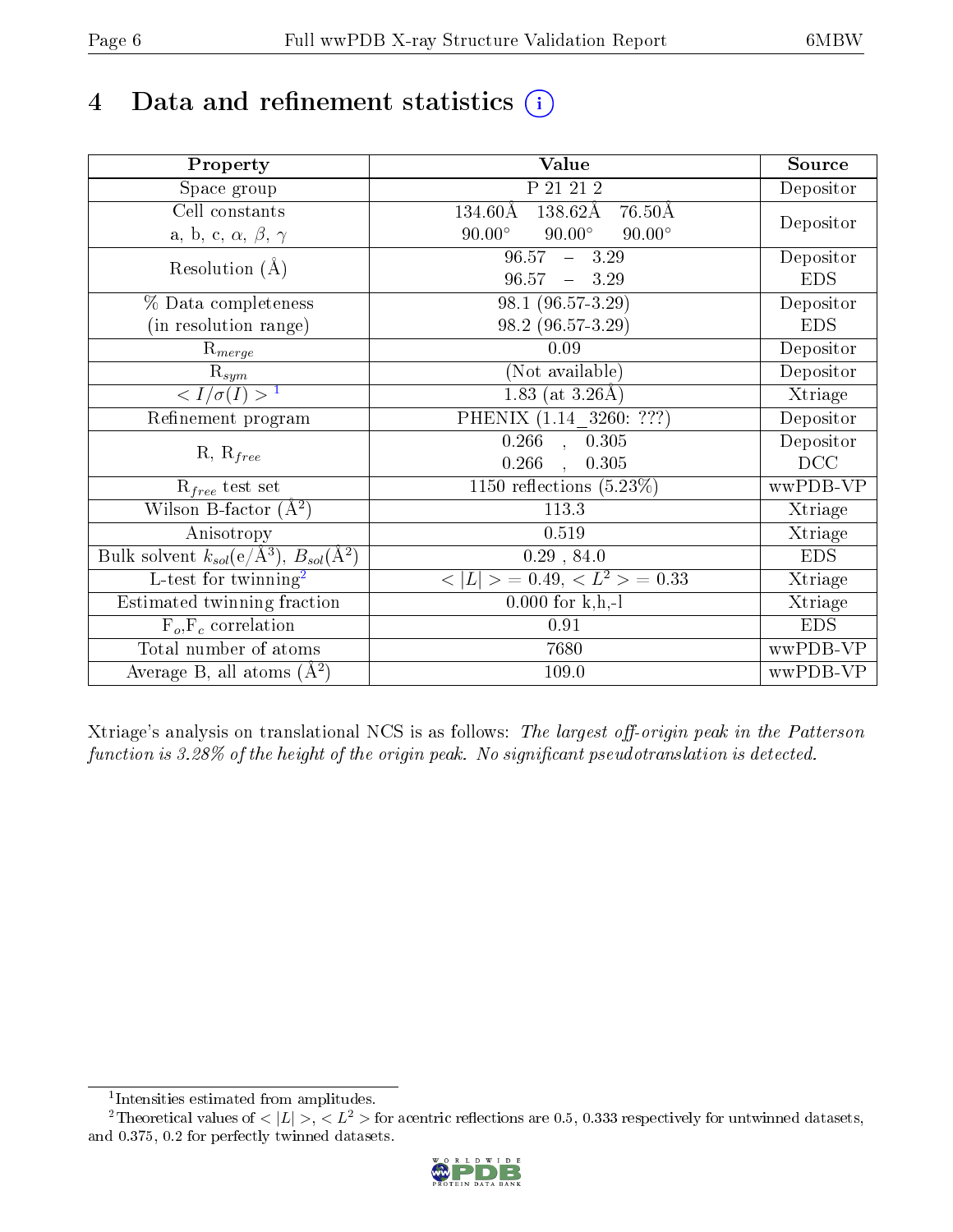# 5 Model quality  $(i)$

# 5.1 Standard geometry  $(i)$

The Z score for a bond length (or angle) is the number of standard deviations the observed value is removed from the expected value. A bond length (or angle) with  $|Z| > 5$  is considered an outlier worth inspection. RMSZ is the root-mean-square of all Z scores of the bond lengths (or angles).

| Mol | Chain |      | Bond lengths | Bond angles |             |  |
|-----|-------|------|--------------|-------------|-------------|--|
|     |       | RMSZ | $\# Z  > 5$  | RMSZ        | # $ Z  > 5$ |  |
|     |       | 0.25 | 0/3868       | 0.45        | 0/5292      |  |
|     | B     | 0.25 | 0/3973       | 0.44        | 0/5428      |  |
| AII | All   | 0.25 | 0/7841       | 0.44        | 10720       |  |

Chiral center outliers are detected by calculating the chiral volume of a chiral center and verifying if the center is modelled as a planar moiety or with the opposite hand.A planarity outlier is detected by checking planarity of atoms in a peptide group, atoms in a mainchain group or atoms of a sidechain that are expected to be planar.

|  | Mol   Chain   $\#\text{Chirality outliers}$   $\#\text{Planarity outliers}$ |  |
|--|-----------------------------------------------------------------------------|--|
|  |                                                                             |  |
|  |                                                                             |  |
|  |                                                                             |  |

There are no bond length outliers.

There are no bond angle outliers.

There are no chirality outliers.

All (6) planarity outliers are listed below:

| Mol | Chain | Res | Type                    | Group   |
|-----|-------|-----|-------------------------|---------|
|     |       | 315 | GLU                     | Peptide |
| 1   |       | 340 | <b>GLN</b>              | Peptide |
| 1   |       | 670 | PHE                     | Peptide |
| 1   |       | 671 | $\overline{\text{PRO}}$ | Peptide |
| 1   | R     | 374 | <b>ILE</b>              | Peptide |
| 1   |       | 376 | GLU                     | Peptide |

# 5.2 Too-close contacts  $(i)$

In the following table, the Non-H and H(model) columns list the number of non-hydrogen atoms and hydrogen atoms in the chain respectively. The H(added) column lists the number of hydrogen

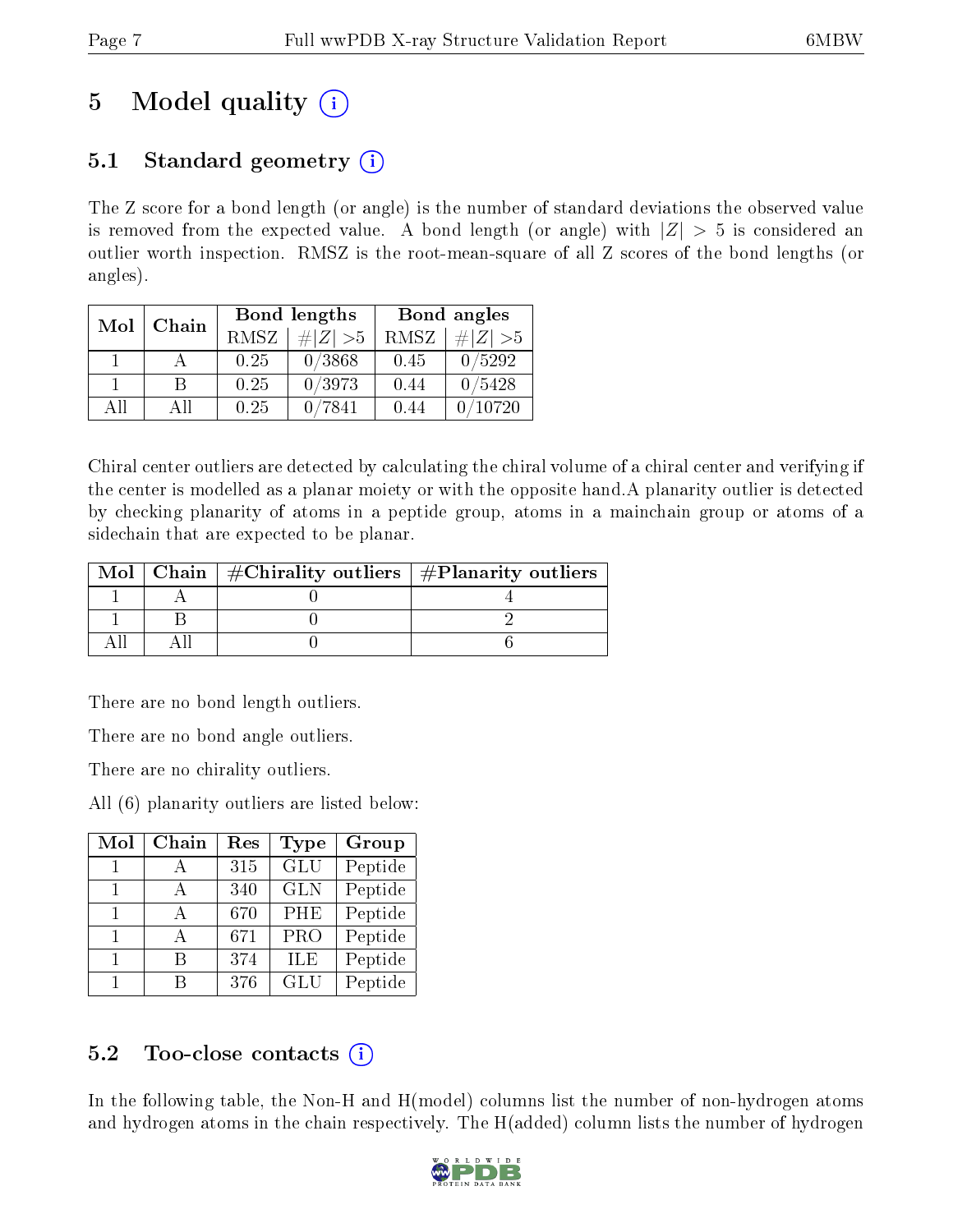| Mol | Chain |      | $\textbf{Non-H} \mid \textbf{H}(\text{model}) \mid \textbf{H}(\text{added})$ |      |      | Clashes   Symm-Clashes |
|-----|-------|------|------------------------------------------------------------------------------|------|------|------------------------|
|     |       | 3789 |                                                                              | 3337 |      |                        |
|     |       | 3888 |                                                                              | 3565 | 68   |                        |
|     |       |      |                                                                              |      |      |                        |
|     |       | 7680 |                                                                              | 6902 | 142. |                        |

atoms added and optimized by MolProbity. The Clashes column lists the number of clashes within the asymmetric unit, whereas Symm-Clashes lists symmetry related clashes.

The all-atom clashscore is defined as the number of clashes found per 1000 atoms (including hydrogen atoms). The all-atom clashscore for this structure is 10.

All (142) close contacts within the same asymmetric unit are listed below, sorted by their clash magnitude.

| Atom-1               | Atom-2              | Interatomic      | Clash           |
|----------------------|---------------------|------------------|-----------------|
|                      |                     | distance $(\AA)$ | overlap $(\AA)$ |
| 1:A:237:LEU:HD22     | 1:A:316:VAL:HG13    | 1.49             | 0.92            |
| 1:B:289:ASN:O        | 1:B:293:ILE:HD13    | 1.75             | 0.86            |
| 1: A:341: VAL:HGI2   | 1:A:467:VAL:HB      | 1.61             | 0.81            |
| 1:A:315:GLU:O        | 1: A:317: ASN:N     | 2.15             | 0.80            |
| 1:B:237:LEU:HD21     | 1:B:320:ILE:HG12    | 1.64             | 0.77            |
| 1: A:483:LEU:HD12    | 1: A:514: LYS: HD2  | 1.65             | 0.76            |
| 1: A:237:LEU:HD21    | 1: A:320: ILE: HG23 | 1.67             | 0.74            |
| 1:B:644:MET:HG2      | 1:B:645:PRO:HD2     | 1.69             | 0.74            |
| 1:B:376:GLU:O        | 1:B:378:GLN:N       | 2.21             | 0.73            |
| 1: A:644:MET:N       | 1: A:644: MET:SD    | 2.61             | 0.73            |
| 1:B:447:GLN:HG3      | 1:B:458:GLN:HG2     | 1.69             | 0.73            |
| 1:B:596:GLY:HA2      | 1:B:618:ARG:HA      | 1.69             | 0.72            |
| 1:A:370:LYS:HA       | 1: A:400: CYS:HB2   | 1.70             | 0.72            |
| 1:B:151:LEU:HD21     | 1:B:239:LEU:HD22    | 1.73             | 0.70            |
| 1:B:327:LEU:O        | 1:B:331:THR:OG1     | 2.08             | 0.70            |
| 1: B: 529: ASN:O     | 1:B:533:LEU:HD12    | 1.92             | 0.69            |
| 1:B:226:ARG:NH1      | 1:B:300:CYS:SG      | 2.67             | 0.68            |
| 1:A:259:GLN:HG3      | 1:A:269:GLU:HG2     | 1.78             | 0.66            |
| 1:A:191:GLN:HA       | 1:A:197:ARG:HD2     | 1.77             | 0.66            |
| 1:B:149:GLU:O        | 1:B:153:LEU:HD22    | 1.97             | 0.65            |
| 1:B:504:TRP:HE3      | 1:B:553:VAL:HG11    | 1.62             | 0.64            |
| 1: A: 334: ILE: HG22 | 1:A:352:VAL:HG12    | 1.81             | 0.63            |
| 1:A:441:THR:HB       | 1: A:496: PHE:HZ    | 1.63             | 0.63            |
| 1: A:276: GLN: NE2   | 1:A:355:LEU:O       | 2.31             | 0.62            |
| 1:B:651:PHE:HE1      | 1:B:656:LEU:HB2     | 1.64             | 0.62            |
| 1:A:667:ILE:O        | 1: A:675: LYS:N     | 2.33             | 0.62            |
| 1:B:265:GLY:HA3      | 1:B:517:ALA:HB2     | 1.84             | 0.60            |
| 1: A:340: GLN: OE1   | 1:A:486:ASN:ND2     | 2.30             | 0.60            |

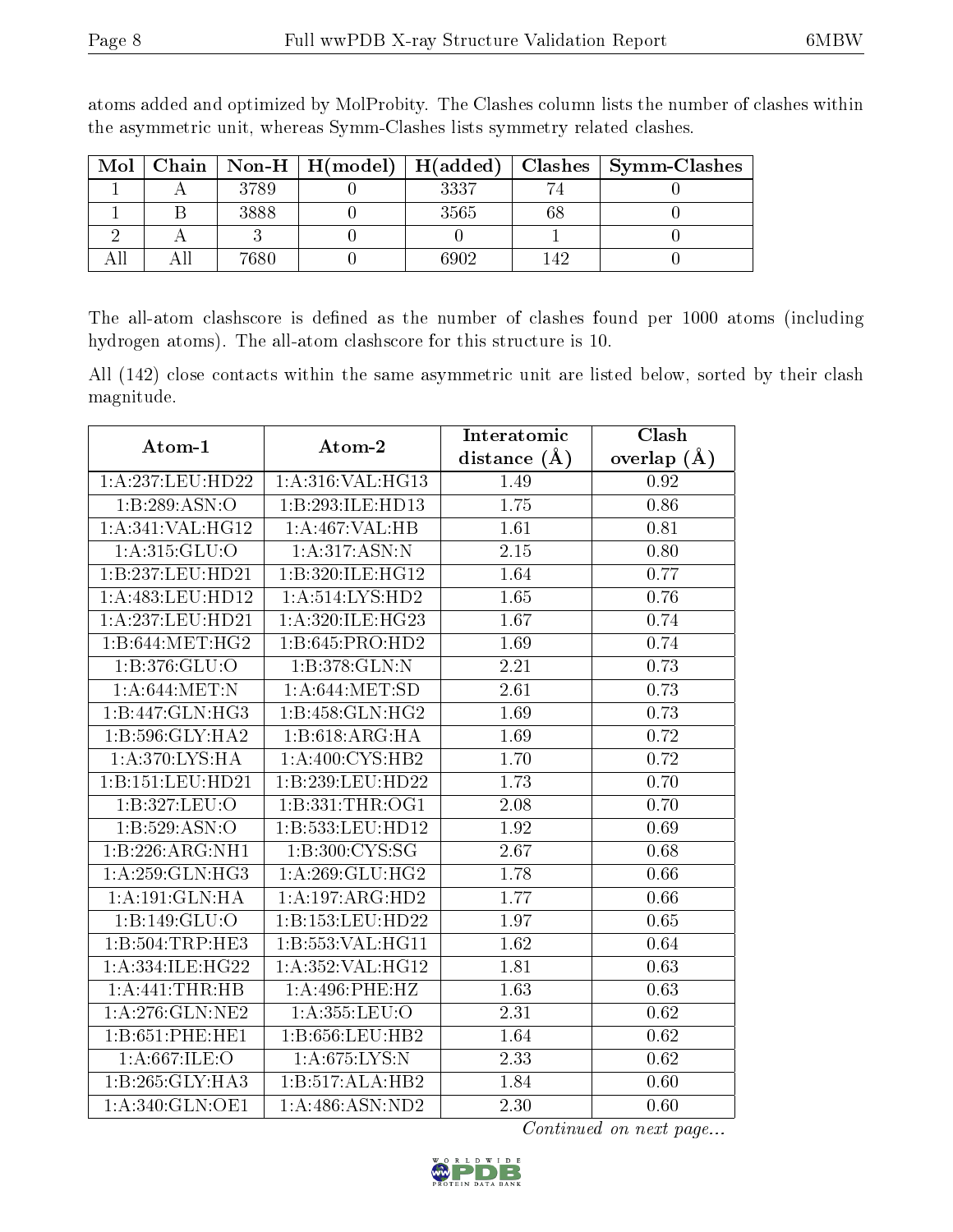| Continuea from previous page |                                 | Interatomic       | Clash         |
|------------------------------|---------------------------------|-------------------|---------------|
| Atom-1                       | Atom-2                          | distance $(A)$    | overlap $(A)$ |
| 1: A:216: GLN: HA            | 1:A:219:ALA:HB3                 | 1.84              | 0.59          |
| $1: A:615:$ PHE:HB2          | 1: A:669: VAL:HG12              | 1.85              | 0.59          |
| 1:B:353:ARG:HH21             | 1:B:411:THR:HG21                | 1.68              | 0.59          |
| 1:B:272:LEU:HD23             | 1:B:353:ARG:HH11                | 1.67              | 0.58          |
| 1:B:544:HIS:NE2              | 1: B: 546: GLU: OE1             | 2.36              | 0.58          |
| 1:A:178:GLU:HA               | 1:A:181:ARG:HB3                 | 1.84              | 0.58          |
| 1:B:299:LEU:O                | 1:B:304:PRO:HD3                 | 2.04              | 0.56          |
| 1:B:559:ASN:ND2              | 1: B: 559: ASN:O                | 2.38              | 0.56          |
| 1:A:579:GLU:HG3              | 1: A: 583: LYS: HE2             | 1.86              | 0.56          |
| 1: A:265: GLY:HA3            | 1:A:517:ALA:HB2                 | 1.87              | 0.56          |
| 1:A:584:HIS:HE1              | 1: A:648:THR:HG23               | 1.70              | 0.56          |
| 1: A:229:LEU:HD13            | 1:A:229:LEU:C                   | 2.25              | 0.56          |
| 1:A:577:VAL:HA               | 1: A:580: VAL: HG12             | 1.88              | 0.56          |
| 1:B:290:ARG:HG3              | 1:B:320:ILE:HG21                | 1.89              | 0.54          |
| 1: B: 331: THR: HG21         | 1:B:356:VAL:HG12                | 1.89              | 0.54          |
| 1:B:447:GLN:OE1              | 1:B:458:GLN:NE2                 | 2.34              | 0.54          |
| 1: A:596: GLY:HA2            | 1: A:619: PHE:CE2               | 2.43              | 0.54          |
| 1: A:368: GLN: HA            | 1: A:402:VAL:HA                 | 1.90              | 0.53          |
| 1: A:350:ALA:O               | $1: A:416:$ PHE:HB2             | 2.08              | 0.53          |
| 1:A:480:ALA:HB2              | 1: A:571:TRP:NE1                | 2.22              | 0.53          |
| 1:B:632:LYS:HA               | 1:B:640:PHE:HB3                 | 1.90              | 0.53          |
| 1:A:584:HIS:CE1              | 1: A:648:THR:HG23               | 2.44              | 0.53          |
| 1:B:544:HIS:CE1              | 1:B:546:GLU:HB2                 | 2.44              | 0.52          |
| 1:B:169:GLN:HE21             | 1:B:303:LEU:HD22                | 1.74              | 0.52          |
| 1:B:617:LEU:HD23             | 1:B:617:LEU:H                   | 1.75              | 0.52          |
| 1: A:469: ILE: HG23          | 1: A:474: GLN:HB2               | 1.92              | 0.52          |
| 1:B:557:GLN:HA               | 1:B:561:GLU:HB2                 | 1.90              | 0.52          |
| 1:A:480:ALA:HB2              | 1: A:571:TRP:CD1                | 2.46              | 0.51          |
| 1: A:569:THR:O               | 1:A:572:GLN:N                   | 2.43              | 0.51          |
| 1:B:544:HIS:ND1              | 1:B:547:ASP:OD2                 | 2.31              | 0.51          |
| 1:B:607:LEU:HA               | 1:B:610:LYS:HD3                 | 1.94              | 0.50          |
| 1:B:539:ASN:N                | 1:B:539:ASN:OD1                 | 2.44              | 0.50          |
| 1:A:343:LYS:O                | 1: A:346:THR:OG1                | 2.29              | 0.50          |
| 1:B:480:ALA:HB2              | 1:B:571:TRP:CD1                 | 2.46              | 0.50          |
| 1:A:340:GLN:HA               | 1: A:466: VAL:HG23              | 1.94              | 0.49          |
| 1:B:333:ILE:HG12             | 1:B:355:LEU:HD21                | $\overline{1}.94$ | 0.49          |
| 1:A:477:ASN:OD1              | $1: A:559: ASN: \overline{ND2}$ | 2.40              | 0.48          |
| 1:A:215:LEU:O                | 1: A:216: GLN:HB3               | 2.13              | 0.48          |
| 1:A:342:LEU:HD23             | 1: A:466: VAL:HG21              | 1.96              | 0.48          |
| 1:B:340:GLN:HA               | 1:B:466:VAL:HG12                | 1.96              | 0.48          |
| 1:A:629:ILE:HG13             | 1: A:643:LEU:HD22               | 1.94              | 0.48          |

Continued from previous page.

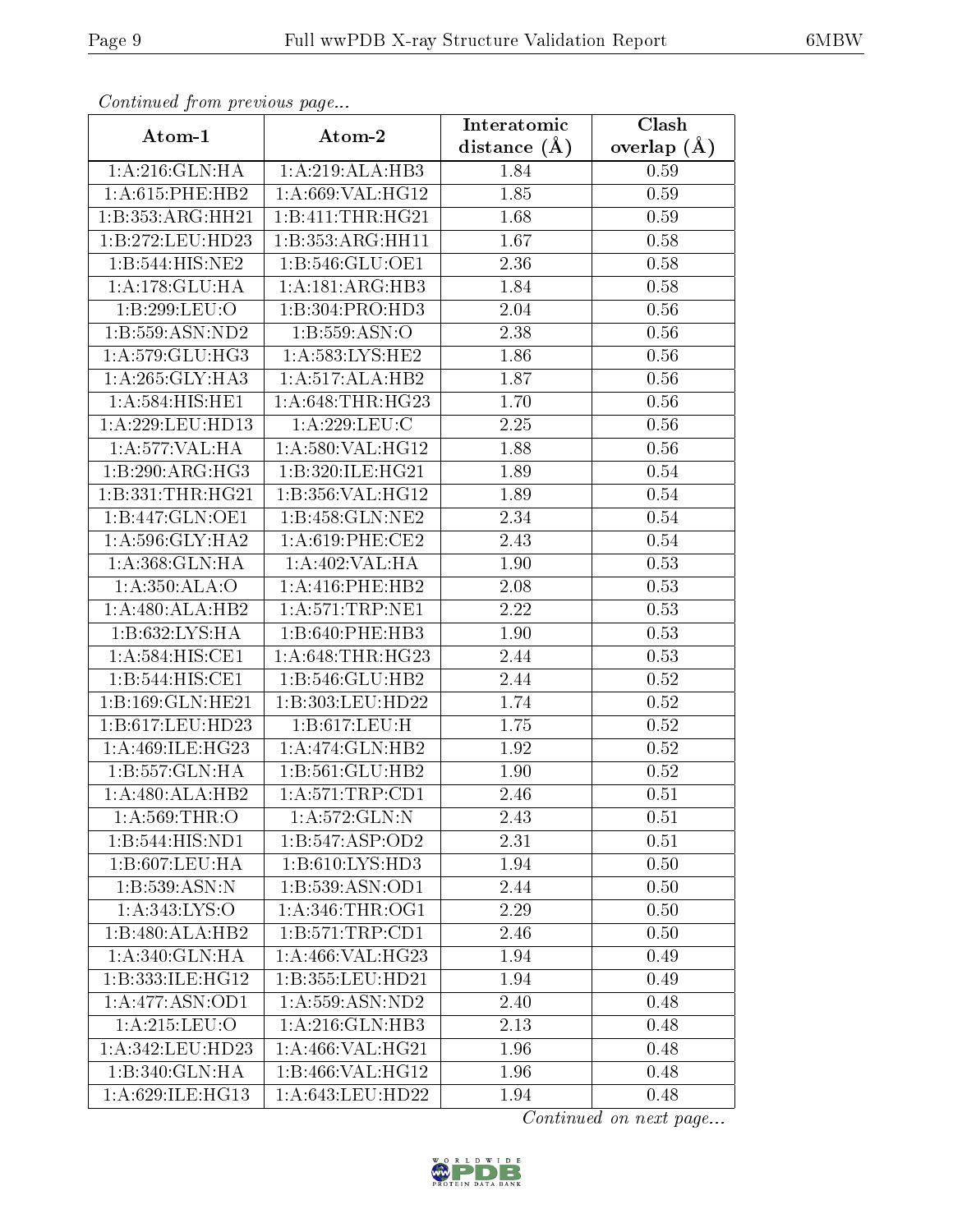| сонинией јтот ртеvious раде |                      | Interatomic    | Clash           |
|-----------------------------|----------------------|----------------|-----------------|
| Atom-1                      | Atom-2               | distance $(A)$ | overlap $(\AA)$ |
| 1:B:476:ASN:ND2             | 1:B:575:ASP:OD2      | 2.26           | 0.48            |
| 1: A:372:THR:HA             | 1:A:397:LEU:HD23     | 1.96           | 0.47            |
| 1:B:483:LEU:HD12            | 1:B:514:LYS:HG3      | 1.95           | 0.47            |
| 1:A:577:VAL:O               | 1: A:581:LEU:HG      | 2.15           | 0.47            |
| 1: A:629: ILE: HG22         | 1: A:630:ALA:H       | 1.79           | 0.47            |
| 1:B:164:LYS:HD2             | 1:B:225:TYR:HE2      | 1.79           | 0.47            |
| 1:B:237:LEU:HD22            | 1:B:316:VAL:HG13     | 1.97           | 0.47            |
| 1: A:508: CYS:HA            | 1:A:511:LEU:HD12     | 1.95           | 0.46            |
| 1:B:602:GLN:OE1             | 1:B:602:GLN:N        | 2.47           | 0.46            |
| 1: A: 334: ILE: O           | 1:A:334:ILE:HD12     | 2.16           | 0.46            |
| 1: A: 337: GLN: HG3         | 1:A:338:PRO:HD2      | 1.98           | 0.46            |
| 1:B:287:TRP:O               | 1:B:291:GLN:HG2      | 2.15           | 0.46            |
| 1:B:252:LEU:HD11            | 1:B:333:ILE:HG21     | 1.97           | 0.45            |
| 1: A: 353: ARG: HG2         | 1: A: 413: SER: HB3  | 1.97           | 0.45            |
| 1:A:334:ILE:HD13            | 1:A:337:GLN:OE1      | 2.17           | 0.45            |
| 1:A:441:THR:HB              | 1:A:496:PHE:CZ       | 2.49           | 0.45            |
| 1:B:247:ILE:HD13            | 1:B:278:TRP:HB3      | 1.98           | 0.45            |
| 1: A:574:PHE:O              | 1: A:577: VAL:HG22   | 2.16           | 0.45            |
| 1:A:144:ILE:HD11            | 1:A:278:TRP:CZ2      | 2.52           | 0.45            |
| 1:B:151:LEU:O               | 1: B: 155: THR: HG23 | 2.17           | 0.45            |
| 1:A:151:LEU:O               | 1: A: 155: THR: HG23 | 2.16           | 0.45            |
| 1:A:141:HIS:O               | 1:A:145:ASN:ND2      | 2.44           | 0.45            |
| 1:B:226:ARG:HH12            | 1:B:300:CYS:HA       | 1.82           | 0.45            |
| 1: A: 331: THR: HB          | 1:A:355:LEU:HB2      | 1.97           | 0.44            |
| 1: B:618: ARG:O             | 1:B:627:ILE:HG13     | 2.18           | 0.44            |
| 1: A:504:TRP:N              | 1: A: 505: PRO: HD2  | 2.32           | 0.44            |
| 1:B:531:VAL:HG23            | 1:B:548:TYR:CE2      | 2.53           | 0.44            |
| 1:B:255:TRP:CE2             | 1:B:272:LEU:HD13     | 2.53           | 0.44            |
| 1:B:604:HIS:O               | 1:B:608:ILE:HG23     | 2.17           | 0.44            |
| 1: A:265: GLY:HA3           | 1:A:517:ALA:CB       | 2.48           | 0.43            |
| 1: B: 504: TRP: CE3         | 1:B:553:VAL:HG11     | 2.48           | 0.43            |
| 1: A:469: ILE: HDI1         | 1:A:478:ALA:HB2      | 1.99           | 0.43            |
| 1: A:573:TRP. O             | 1:A:577:VAL:HG13     | 2.18           | 0.43            |
| 1: A:211:LEU:HD23           | 1:A:211:LEU:HA       | 1.81           | 0.43            |
| 1: A: 337: GLN: NE2         | 1: A:464:LEU:H       | 2.15           | 0.43            |
| $1: A:615:$ PHE:HB2         | 1: A:669: VAL:HA     | 2.00           | 0.43            |
| 1:B:608:ILE:HG22            | 1:B:640:PHE:HE2      | 1.84           | 0.42            |
| 1: A: 367: PRO:HG3          | 1:A:448:PHE:HB3      | 2.01           | 0.42            |
| 1: A:643:LEU:HG             | 1: A:644: MET:O      | 2.19           | 0.42            |
| 1:B:651:PHE:CE1             | 1:B:656:LEU:HB2      | 2.49           | 0.42            |
| 1: B:631:TRP:CD1            | 1:B:631:TRP:N        | 2.88           | 0.42            |

Continued from previous page.

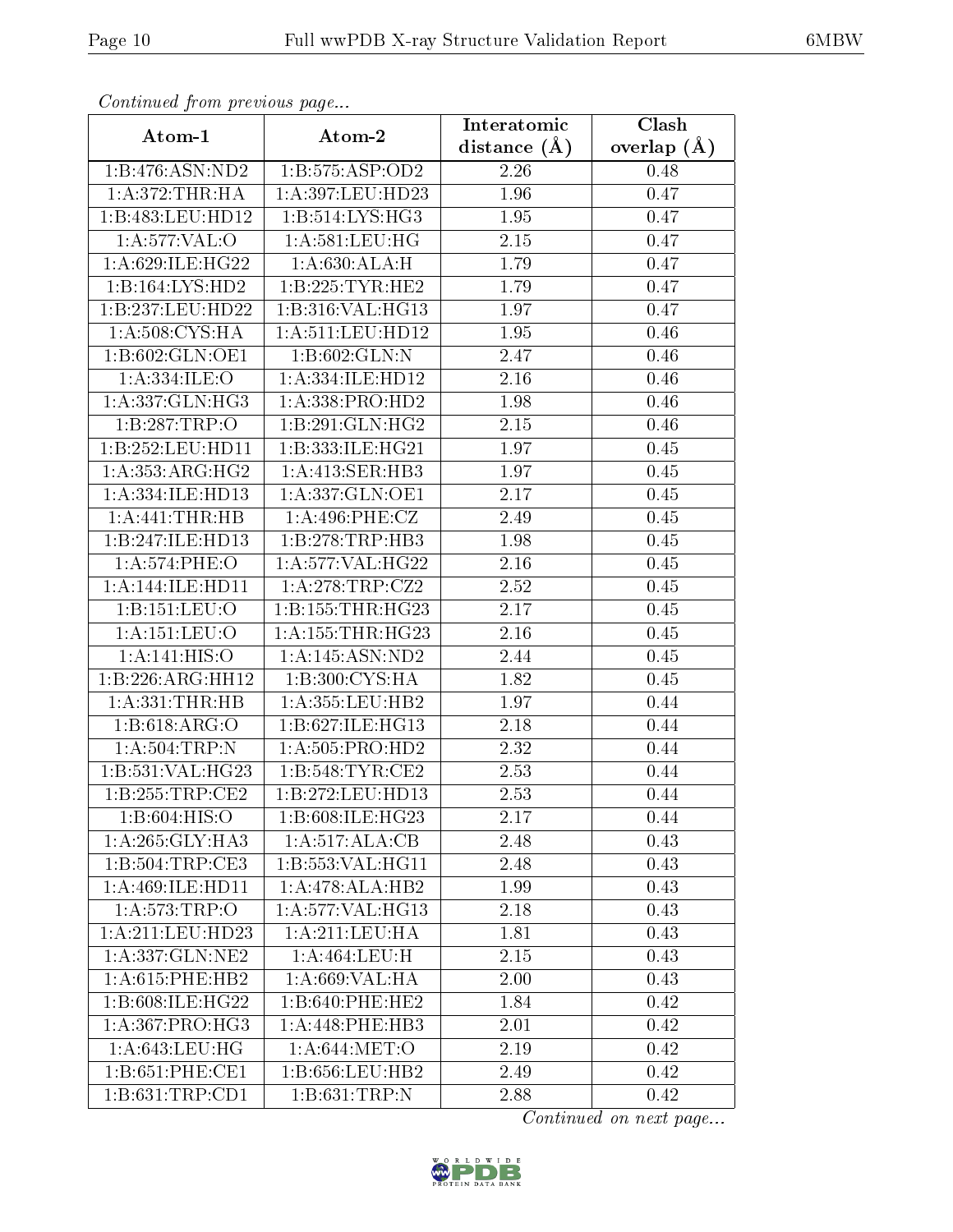| Atom-1                 | Atom-2           | Interatomic       | $\overline{\text{Clash}}$ |
|------------------------|------------------|-------------------|---------------------------|
|                        |                  | distance $(\AA)$  | overlap $(A)$             |
| $1:$ A:155:THR:H $G21$ | 1:A:285:ILE:HG23 | 2.00              | 0.42                      |
| 1:B:528:GLU:HA         | 1:B:531:VAL:HG12 | $\overline{2.02}$ | 0.42                      |
| 1:A:395:GLU:CB         | 1:A:424:ILE:HA   | 2.50              | 0.42                      |
| 1:A:676:ASP:O          | 1:A:680:SER:N    | 2.52              | 0.42                      |
| $1: B:606:$ LEU:HG     | 1:B:670:PHE:CE1  | 2.55              | 0.42                      |
| 1:A:250:ASP:O          | 1:A:254:GLN:HG3  | $\overline{2.19}$ | 0.42                      |
| 1:B:527:LYS:HD3        | 1:B:545:LEU:HD23 | 2.02              | 0.42                      |
| 1:B:246:ILE:O          | 1:B:250:ASP:HB3  | $2.20\,$          | 0.42                      |
| 1:A:424:ILE:HD13       | 1:A:468:VAL:HG11 | 2.01              | 0.41                      |
| 1:A:349:ALA:HA         | 1:A:416:PHE:O    | $\overline{2.19}$ | 0.41                      |
| 1:B:614:THR:HG22       | 1:B:668:TYR:HB2  | $\overline{2}.02$ | 0.41                      |
| 1:B:599:ASN:HB3        | 1:B:602:GLN:OE1  | $\overline{2.20}$ | 0.41                      |
| 1: A:176:TYR:HA        | 1:A:215:LEU:HD21 | 2.02              | 0.41                      |
| 1:A:341:VAL:HG21       | 1:A:479:THR:HG22 | $\overline{2.02}$ | 0.41                      |
| 1: A:275: LEU: HD12    | 1:A:275:LEU:H    | 1.85              | 0.41                      |
| 1:A:240:LEU:HD21       | 1:A:286:ILE:HG22 | 2.02              | 0.41                      |
| 1:B:178:GLU:O          | 1:B:182:ILE:HG12 | $\overline{2.21}$ | 0.41                      |
| 1:B:222:LEU:HA         | 1:B:222:LEU:HD23 | $\overline{1.93}$ | 0.41                      |
| 1:B:465:PRO:HG3        | 1:B:496:PHE:CD1  | 2.55              | 0.41                      |
| 1:B:166:GLN:HG2        | 1:B:299:LEU:HD11 | 2.02              | 0.41                      |
| 1:B:620:SER:OG         | 1:B:645:PRO:HB3  | 2.21              | 0.41                      |
| 1:B:353:ARG:HG3        | 1:B:413:SER:HB3  | 2.03              | 0.41                      |
| 1:B:577:VAL:HA         | 1:B:580:VAL:HG12 | 2.03              | 0.41                      |
| 1:A:189:LEU:N          | 2:A:803:HOH:O    | $\overline{2.54}$ | 0.40                      |
| 1: A:405: TYR: HE2     | 1:A:407:GLN:HA   | 1.85              | 0.40                      |
| 1:A:670:PHE:O          | 1: A:671: PRO:O  | 2.40              | 0.40                      |
| 1:B:233:HIS:CE1        | 1:B:293:ILE:HD12 | 2.56              | 0.40                      |
| 1:B:340:GLN:OE1        | 1:B:486:ASN:ND2  | 2.47              | 0.40                      |
| 1:B:595:LEU:O          | 1:B:595:LEU:HD12 | $\overline{2.22}$ | 0.40                      |
| 1: A:240:LEU:HD12      | 1:A:240:LEU:HA   | 1.87              | 0.40                      |
| 1:A:519:VAL:HG23       | 1:A:521:SER:HB3  | $\overline{2.04}$ | 0.40                      |
| 1: B: 242: LYS:O       | 1:B:245:THR:OG1  | 2.34              | 0.40                      |

Continued from previous page...

There are no symmetry-related clashes.

### 5.3 Torsion angles  $(i)$

#### 5.3.1 Protein backbone (i)

In the following table, the Percentiles column shows the percent Ramachandran outliers of the chain as a percentile score with respect to all X-ray entries followed by that with respect to entries

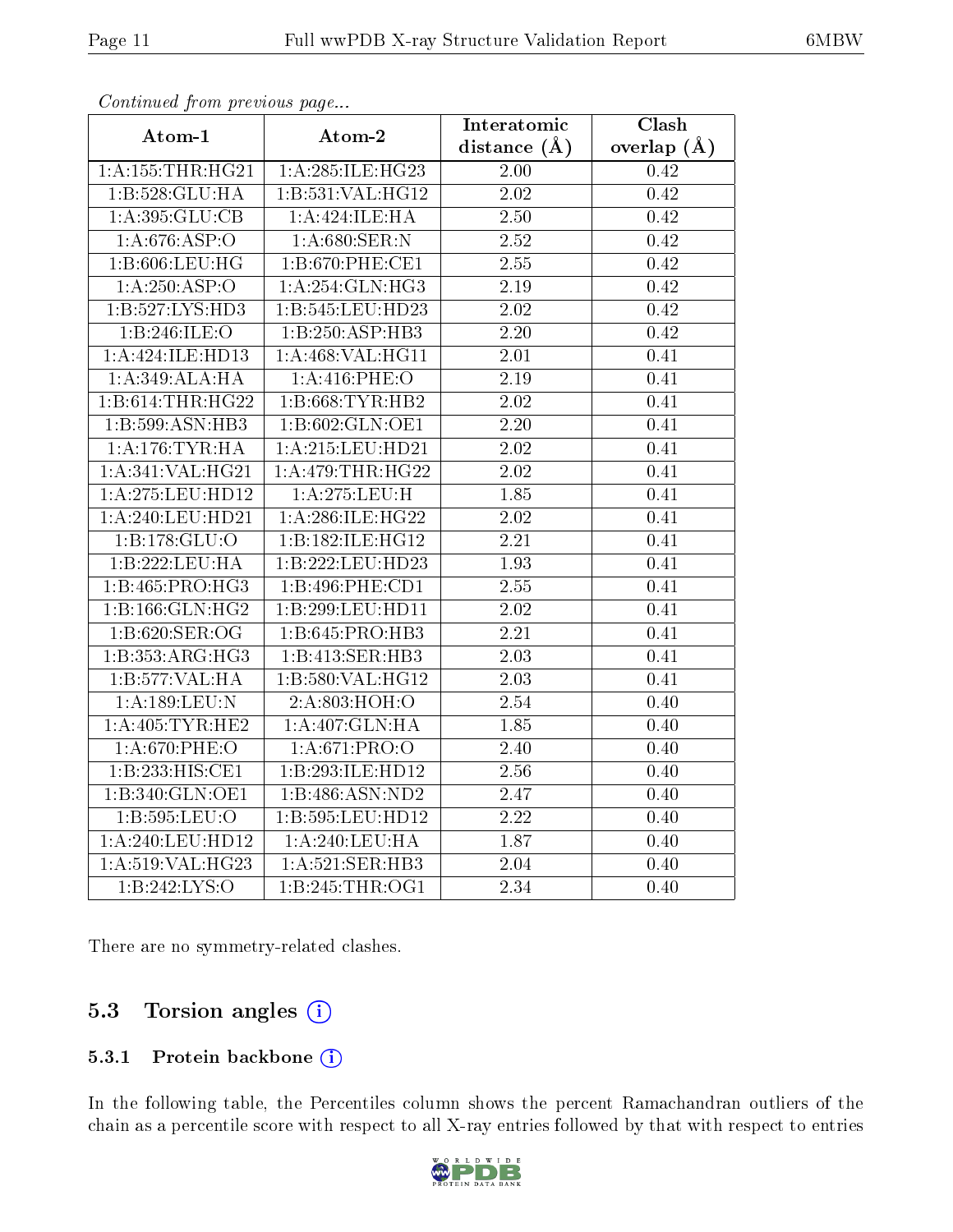of similar resolution.

The Analysed column shows the number of residues for which the backbone conformation was analysed, and the total number of residues.

| Mol | Chain | Analysed          | Favoured     | Allowed   Outliers |          | Percentiles |     |
|-----|-------|-------------------|--------------|--------------------|----------|-------------|-----|
|     |       | 508/572(89%)      | 472 $(93\%)$ | 32(6%)             | $4(1\%)$ | 19          | 51  |
|     | Β     | $513/572(90\%)$   | 472 (92\%)   | 39 $(8\%)$         | $2(0\%)$ | 34          | 66  |
| All | All   | $1021/1144$ (89%) | $944(92\%)$  | 71(7%)             | 6 $(1%)$ | 25          | 457 |

All (6) Ramachandran outliers are listed below:

| Mol | Chain | Res | Type       |
|-----|-------|-----|------------|
|     |       | 315 | <b>GLU</b> |
|     |       | 316 | VAL        |
|     |       | 671 | <b>PRO</b> |
|     | R     | 376 | <b>GLU</b> |
|     |       | 377 | <b>GLN</b> |
|     |       | 341 | 7AT.       |

#### 5.3.2 Protein sidechains  $(i)$

In the following table, the Percentiles column shows the percent sidechain outliers of the chain as a percentile score with respect to all X-ray entries followed by that with respect to entries of similar resolution.

The Analysed column shows the number of residues for which the sidechain conformation was analysed, and the total number of residues.

| Mol | Chain | Analysed         | Rotameric   Outliers |           | Percentiles |
|-----|-------|------------------|----------------------|-----------|-------------|
|     |       | $350/510(69\%)$  | 336 (96%)            | 14 $(4%)$ | 61<br>31    |
|     | B     | 374/510(73%)     | 362 $(97%)$          | $12(3\%)$ | 67<br>39    |
| All | All   | $724/1020(71\%)$ | 698 (96%)            | $26(4\%)$ | 63<br>35    |

All (26) residues with a non-rotameric sidechain are listed below:

| Mol | Chain | Res | <b>Type</b> |
|-----|-------|-----|-------------|
|     |       | 220 | <b>GLN</b>  |
|     |       | 273 | ASP         |
|     |       | 295 | $\rm{ARG}$  |
|     |       | 400 | <b>CYS</b>  |
|     |       | 401 | <b>CYS</b>  |
|     |       |     | TRP         |

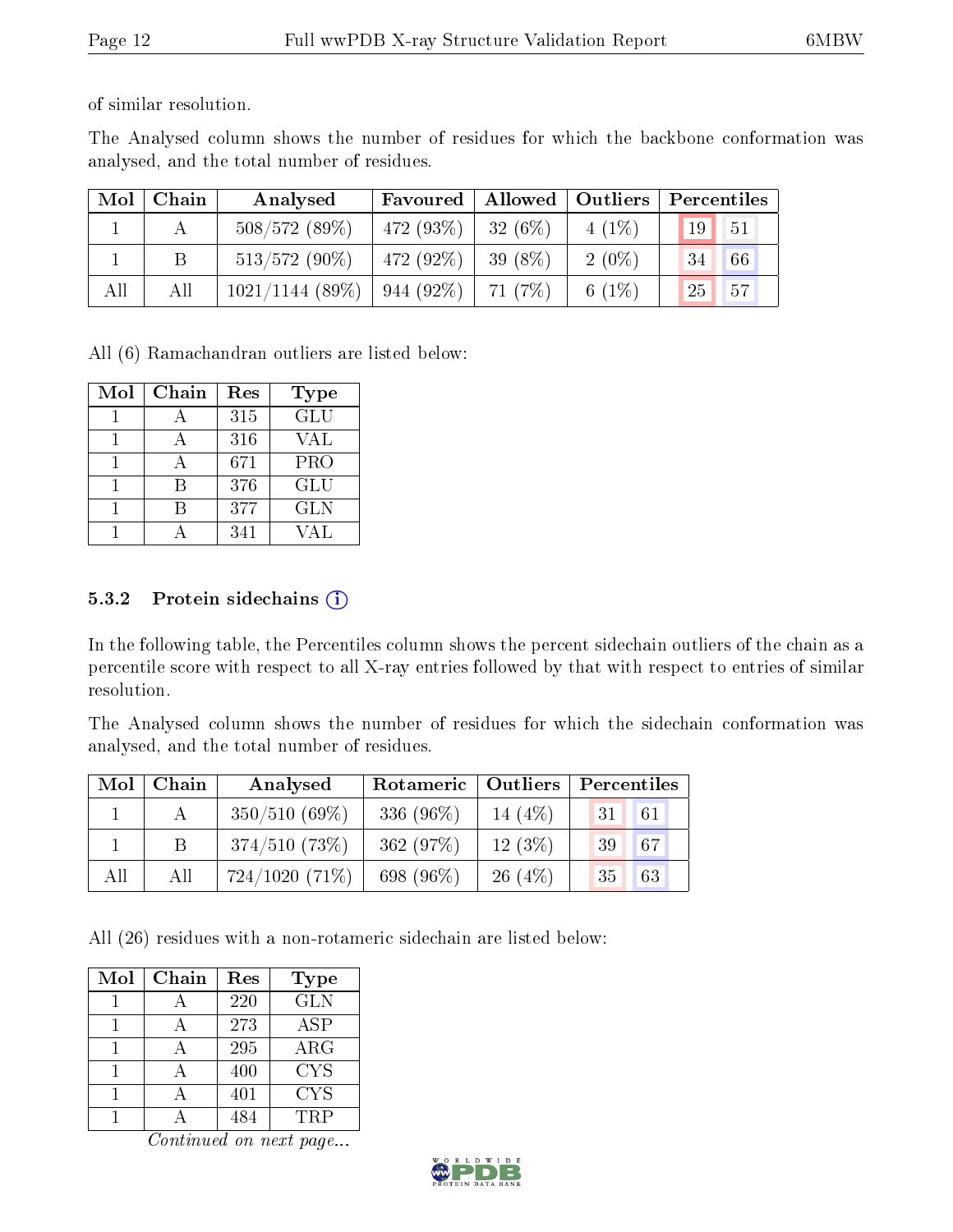| Mol            | Chain                   | Res     | Type                      |
|----------------|-------------------------|---------|---------------------------|
| $\mathbf{1}$   | $\boldsymbol{A}$        | 581     | <b>LEU</b>                |
| $\mathbf{1}$   | $\overline{A}$          | 590     | <b>ASN</b>                |
| $\overline{1}$ | $\overline{\rm A}$      | 615     | PHE                       |
| $\mathbf{1}$   | $\overline{A}$          | 631     | TRP                       |
| $\overline{1}$ | $\overline{A}$          | 641     | <b>TRP</b>                |
| $\mathbf{1}$   | $\overline{\rm A}$      | 643     | <b>LEU</b>                |
| $\mathbf{1}$   | $\overline{\rm A}$      | 644     | MET                       |
| $\mathbf{1}$   | $\overline{\rm A}$      | 665     | <b>TYR</b>                |
| $\mathbf{1}$   | $\overline{\mathrm{B}}$ | 167     | <b>GLN</b>                |
| $\mathbf{1}$   | $\overline{\mathrm{B}}$ | 264     | $\overline{ASN}$          |
| $\mathbf{1}$   | $\overline{\mathrm{B}}$ | 276     | GLN                       |
| $\mathbf{1}$   | $\overline{\mathrm{B}}$ | 310     | $\widetilde{{\rm GLU}}$   |
| $\mathbf{1}$   | B                       | 401     | <b>CYS</b>                |
| $\overline{1}$ | $\overline{\text{B}}$   | 475     | <b>ASP</b>                |
| $\overline{1}$ | $\overline{\mathrm{B}}$ | 476     | $\overline{\mathrm{ASN}}$ |
| $\mathbf{1}$   | $\, {\bf B}$            | 568     | <b>TYR</b>                |
| $\mathbf{1}$   | Β                       | $605\,$ | <b>ASP</b>                |
| $\mathbf{1}$   | $\boldsymbol{B}$        | 631     | TRP                       |
| $\mathbf{1}$   | B                       | 640     | PHE                       |
| $\overline{1}$ | $\overline{\mathrm{B}}$ | 665     | <b>TYR</b>                |

Continued from previous page...

Some sidechains can be flipped to improve hydrogen bonding and reduce clashes. All (3) such sidechains are listed below:

| Mol | Chain | Res | Type       |
|-----|-------|-----|------------|
|     |       | 276 | <b>GLN</b> |
|     |       | 584 | НIS        |
|     |       | 169 | 71 N       |

#### 5.3.3 RNA (i)

There are no RNA molecules in this entry.

### 5.4 Non-standard residues in protein, DNA, RNA chains  $(i)$

There are no non-standard protein/DNA/RNA residues in this entry.

#### 5.5 Carbohydrates  $(i)$

There are no carbohydrates in this entry.

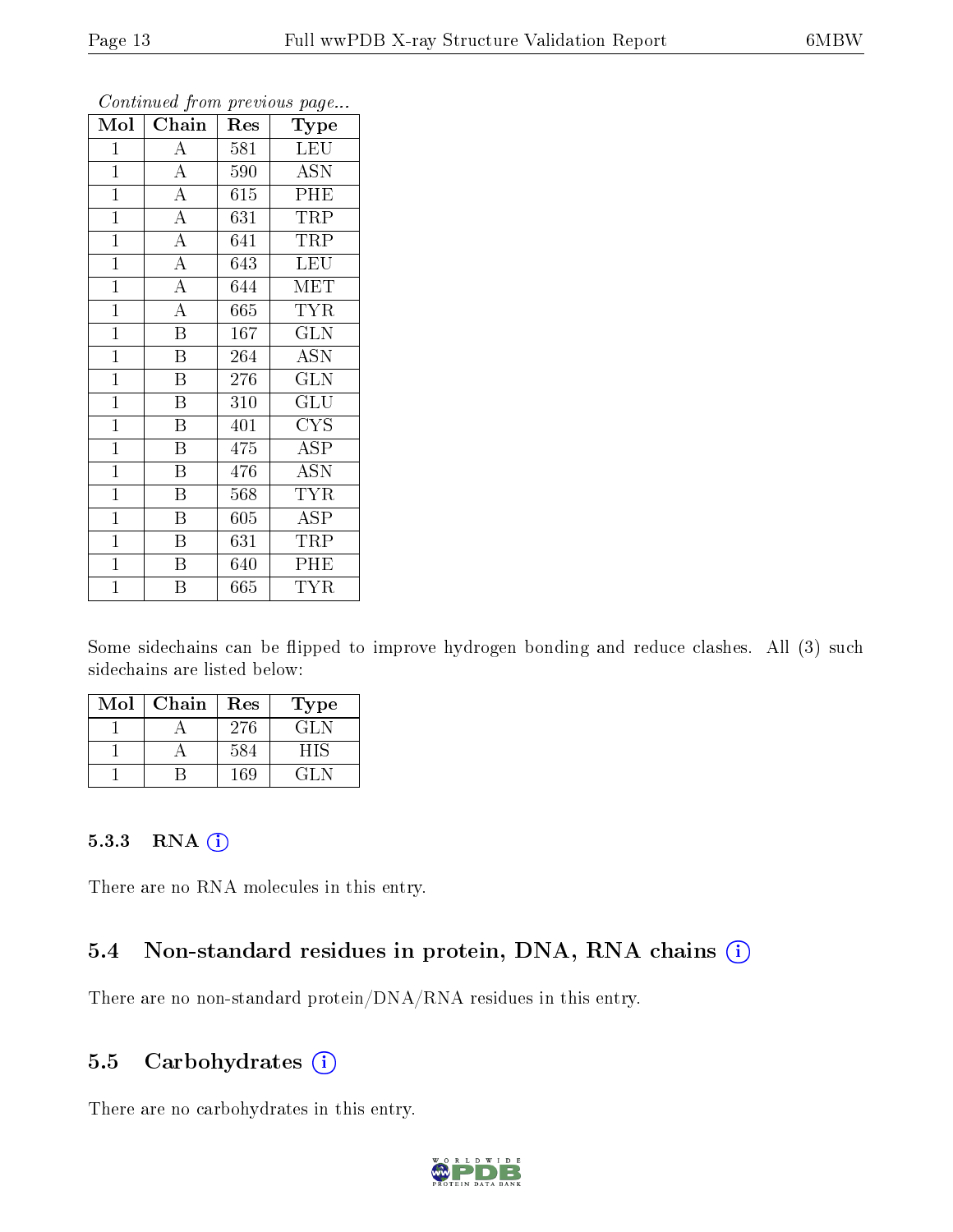### 5.6 Ligand geometry (i)

There are no ligands in this entry.

### 5.7 [O](https://www.wwpdb.org/validation/2017/XrayValidationReportHelp#nonstandard_residues_and_ligands)ther polymers (i)

There are no such residues in this entry.

### 5.8 Polymer linkage issues (i)

There are no chain breaks in this entry.

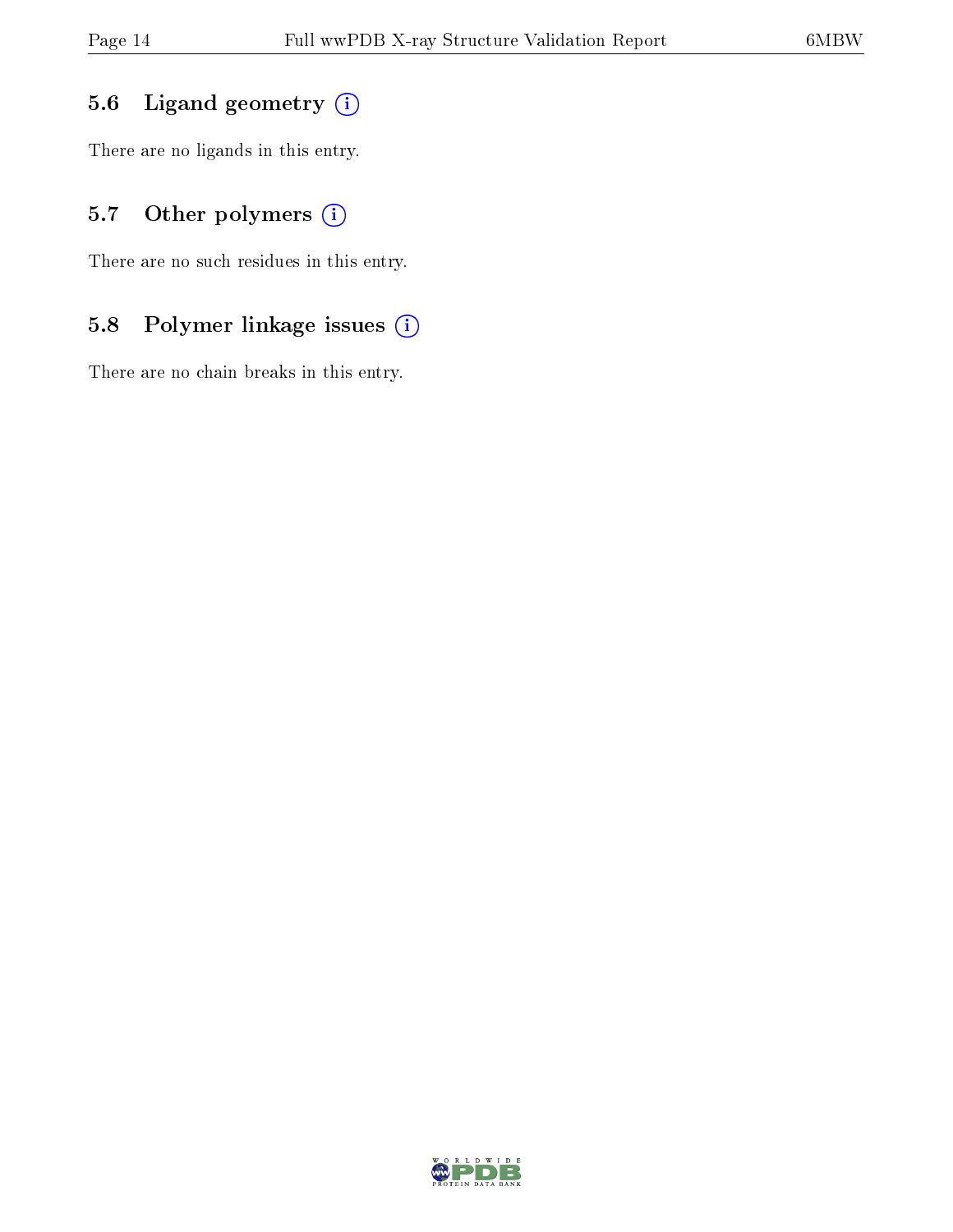# 6 Fit of model and data  $(i)$

# 6.1 Protein, DNA and RNA chains  $(i)$

In the following table, the column labelled  $#RSRZ> 2'$  contains the number (and percentage) of RSRZ outliers, followed by percent RSRZ outliers for the chain as percentile scores relative to all X-ray entries and entries of similar resolution. The OWAB column contains the minimum, median,  $95<sup>th</sup>$  percentile and maximum values of the occupancy-weighted average B-factor per residue. The column labelled ' $Q< 0.9$ ' lists the number of (and percentage) of residues with an average occupancy less than 0.9.

| Mol | Chain | Analysed          | ${ <\hspace{-1.5pt}{\mathrm{RSRZ}} \hspace{-1.5pt}>}$ | $\rm \#RSRZ{>}2$        | $OWAB(A^2)$       | Q <sub>0.9</sub> |
|-----|-------|-------------------|-------------------------------------------------------|-------------------------|-------------------|------------------|
|     |       | $524/572(91\%)$   | $-0.03$                                               | $11 (2\%)$ 63<br> 62    | 73, 109, 145, 189 |                  |
|     |       | $523/572(91\%)$   | 0.10                                                  | $8(1\%)$ 73<br>$.172$ J | 73, 106, 138, 164 |                  |
| All | All   | $1047/1144(91\%)$ | 0.04                                                  | $19(1\%)$ 68<br> 67     | 73, 108, 142, 189 |                  |

All (19) RSRZ outliers are listed below:

| Mol            | Chain              | Res | <b>Type</b> | $_{\rm RSRZ}$ |
|----------------|--------------------|-----|-------------|---------------|
| $\mathbf 1$    | Β                  | 446 | <b>SER</b>  | 3.6           |
| $\mathbf{1}$   | B                  | 444 | PHE         | 3.6           |
| $\mathbf{1}$   | A                  | 356 | VAL         | 3.6           |
| $\mathbf{1}$   | B                  | 359 | <b>LYS</b>  | 3.2           |
| $\overline{1}$ | A                  | 672 | ASP         | 3.1           |
| $\mathbf{1}$   | $\mathbf{A}$       | 335 | GLU         | 3.0           |
| $\overline{1}$ | A                  | 619 | PHE         | 3.0           |
| $\mathbf{1}$   | $\overline{\rm A}$ | 355 | LEU         | 2.8           |
| $\mathbf{1}$   | А                  | 675 | <b>LYS</b>  | 2.5           |
| $\mathbf{1}$   | B                  | 646 | PHE         | $2.5\,$       |
| $\mathbf{1}$   | B                  | 283 | ALA         | 2.3           |
| $\mathbf{1}$   | B                  | 595 | <b>LEU</b>  | 2.3           |
| $\mathbf{1}$   | B                  | 354 | LEU         | 2.3           |
| $\overline{1}$ | B                  | 332 | PHE         | 2.3           |
| $\mathbf{1}$   | $\overline{\rm A}$ | 364 | <b>MET</b>  | 2.2           |
| $\mathbf{1}$   | $\mathbf{A}$       | 574 | PHE         | 2.1           |
| $\mathbf{1}$   | A                  | 507 | LEU         | 2.1           |
| $\mathbf{1}$   | A                  | 616 | LEU         | 2.0           |
| $\mathbf 1$    | А                  | 615 | PHE         | 2.0           |

# 6.2 Non-standard residues in protein, DNA, RNA chains  $(i)$

There are no non-standard protein/DNA/RNA residues in this entry.